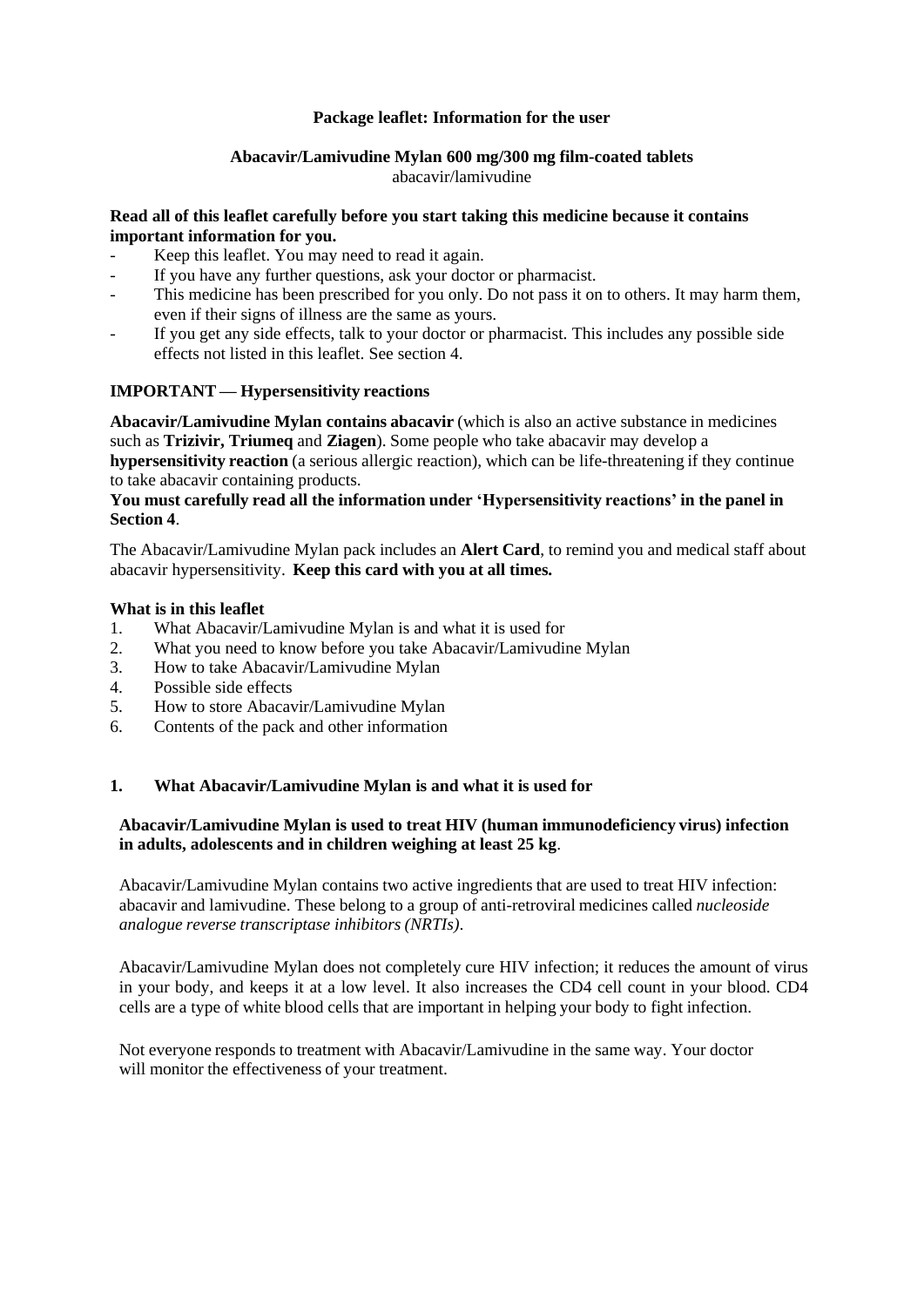## **2. What you need to know before you take Abacavir/Lamivudine Mylan**

### **Do not take Abacavir/Lamivudine Mylan:**

 if you are **allergic** *(hypersensitive)* to abacavir (or any other medicine containing abacavir - (e.g. **Trizivir, Triumeq** or **Ziagen**), lamivudine or any of the other ingredients of this medicine (listed in Section 6)

**Carefully read all the information about hypersensitivity reactions in Section 4**. **Check with your doctor** if you think this applies to you. **Do not take Abacavir/Lamivudine Mylan**

### **Take special care with Abacavir/Lamivudine Mylan**

Some people taking abacavir/lamivudine or other combination treatments for HIV are more at risk of serious side effects. You need to be aware of the extra risks:

- if you have **moderate or severe liver disease**
- if you have ever had **liver disease**, including hepatitis B or C (if you have hepatitis B infection, do not stop Abacavir/Lamivudine Mylan without your doctor's advice, as your hepatitis may come back)
- if you are seriously **overweight** (especially if you are a woman)
- if you are **diabetic** and using insulin
- if you have a **kidney problem**

**Talk to your doctor if any of these apply to you before using Abacavir/Lamivudine Mylan.** You may need extra check-ups, including blood tests, while you are taking your medicine. **See Section 4 for more information.**

### **Abacavir hypersensitivity reactions**

Even patients who do not have the HLA-B\*5701 gene may still develop **a hypersensitivity reaction** (a serious allergic reaction).

## **Carefully read all the information about hypersensitivity reactions in Section 4 of this leaflet.**

### **Risk of heart attack**

It cannot be excluded that abacavir may increase the risk of having a heart attack.

**Tell your doctor** if you have heart problems, if you smoke, or have other illnesses that may increase your risk of heart disease such as high blood pressure, or diabetes. Do not stop taking Abacavir/Lamivudine Mylan unless your doctor advises you to do so.

### **Look out for important symptoms**

Some people taking medicines for HIV infection develop other conditions, which can be serious. You need to know about important signs and symptoms to look out for while you are taking Abacavir/Lamivudine Mylan.

## **Read the information 'Other possible side effects of combination therapy for HIV' in Section 4 of this leaflet**.

### **Protect other people**

HIV infection is spread by sexual contact with someone who has the infection, or by transfer of infected blood (for example, by sharing injection needles). You can still pass on HIV when taking this medicine, although the risk is lowered by effective antiretroviral therapy. Discuss with your doctor the precautions needed to avoid infecting other people.

### **Other medicines and Abacavir/Lamivudine Mylan**

**Tell your doctor or pharmacist if you are taking any other medicines**, or if you have taken any recently, including herbal medicines or other medicines you bought without a prescription.

Remember to tell your doctor or pharmacist if you begin taking a new medicine while you are taking Abacavir/Lamivudine Mylan.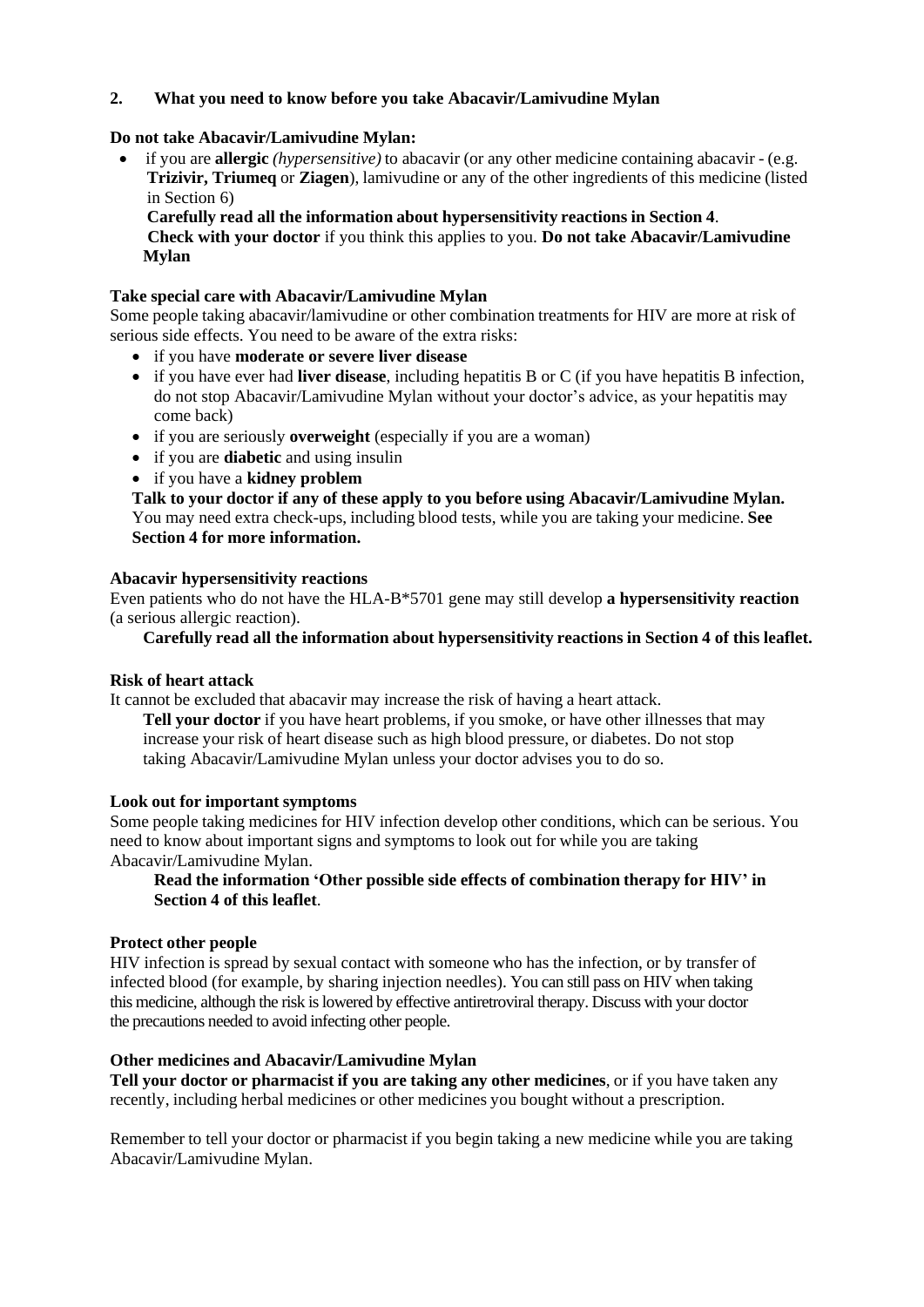## **These medicines should not be used with Abacavir/Lamivudine Mylan:**

- Emtricitabine, to treat **HIV infection**
- other medicinal products containing lamivudine, used to treat **HIV infection** or **hepatitis B infection**
- high doses of **trimethoprim/sulfamethoxazole**, an antibiotic
- cladribine, used to treat **hairy cell leukaemia Tell your doctor** if you are being treated with any of these.

## **Some medicines interact with Abacavir/Lamivudine Mylan**

These include:

**phenytoin**, for treating **epilepsy**.

**Tell your doctor** if you are taking phenytoin. Your doctor may need to monitor you while you are taking Abacavir/Lamivudine Mylan.

- **methadone,** used as a **heroin substitute.** Abacavir increases the rate at which methadone is removed from the body. If you are taking methadone, you will be checked for any withdrawal symptoms. Your methadone dose may need to be changed. **Tell your doctor** if you are taking methadone.
- medicines (usually liquids) containing **sorbitol and other sugar alcohols** (such as xylitol, mannitol, lactitol or maltitol), if taken regularly. **Tell your doctor or pharmacist** if you are taking any of these.
- riociguat, for treating high blood pressure in the blood vessels (the pulmonary arteries) that carry blood from the heart to the lungs. Your doctor may need to reduce your riociguat dose, as abacavir may increase riociguat blood levels.

# **Pregnancy**

# **Abacavir/Lamivudine Mylan is not recommended for use during pregnancy**.

Abacavir/lamivudine and similar medicines may cause side effects in unborn babies. If you have taken abacavir/lamivudine during your pregnancy, your doctor may request regular blood tests and other diagnostic tests to monitor the development of your child. In children whose mothers took NRTIs during pregnancy, the benefit from the protection against HIV outweighed the risk of side effects.

### **Breast-feeding**

**Women who are HIV-positive must not breast-feed**, because HIV infection can be passed on to the baby in breast milk. A small amount of the ingredients in Abacavir/Lamivudine Mylan can also pass into your breast milk.

If you are breast-feeding, or thinking about breast-feeding:

**Talk to your doctor immediately**.

# **Driving and using machines**

Abacavir/Lamivudine Mylan may cause side effects which could affect your ability to drive or use machines.

**Talk to your doctor** about your ability to drive or operate machines while taking Abacavir/Lamivudine Mylan.

# **Important information about some of the other ingredients of Abacavir/Lamivudine Mylan**

Abacavir/Lamivudine Mylan contains a colouring called sunset yellow (E110), this may cause allergic reactions in some people.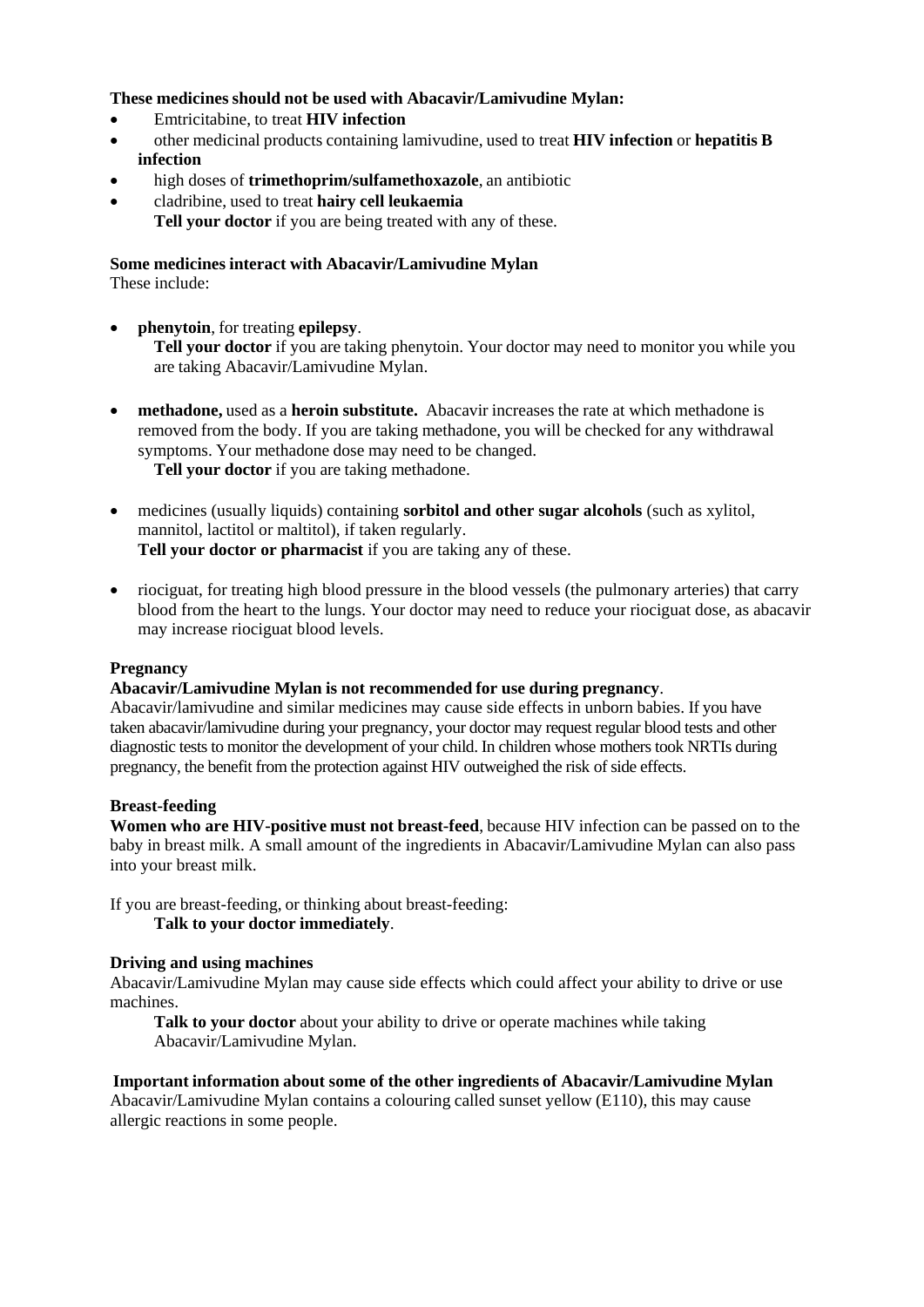## **3. How to take Abacavir/Lamivudine Mylan**

**Always take this medicine exactly as your doctor has told you**. Check with your doctor or pharmacist if you are not sure.

## **The recommended dose of Abacavir/Lamivudine Mylan for adults, adolescents and children weighing 25 kg or more is one tablet once a day.**

Swallow the tablets whole, with some water. Abacavir/Lamivudine Mylan can be taken with or without food.

#### **Stay in regular contact with your doctor**

Abacavir/Lamivudine Mylan helps to control your condition. You need to keep taking it every day to stop your illness getting worse. You may still develop other infections and illnesses linked to HIV infection.

## **Keep in touch with your doctor, and do not stop taking Abacavir/Lamivudine Mylan** without your doctor's advice.

### **If you take more Abacavir/Lamivudine Mylan than you should**

If you accidentally take too much Abacavir/Lamivudine Mylan, tell your doctor or your pharmacist, or contact your nearest hospital emergency department for further advice.

### **If you forget to take Abacavir/Lamivudine Mylan**

If you forget to take a dose, take it as soon as you remember. Then continue your treatment as before. Do not take a double dose to make up for a forgotten dose.

It is important to take Abacavir/Lamivudine Mylan regularly, because if you take it at irregular intervals, you may be more likely to have a hypersensitivity reaction.

### **If you have stopped taking Abacavir/Lamivudine Mylan**

If you have stopped taking Abacavir/Lamivudine Mylan for any reason - especially because you think you are having side effects, or because you have other illness:

**Talk to your doctor before you start taking it again**. Your doctor will check whether your symptoms were related to a hypersensitivity reaction. If the doctor thinks they may have been related, **you will be told never again to take Abacavir/Lamivudine Mylan, or any other medicine containing abacavir (e.g. Trizivir or Ziagen)**. It is important that you follow this advice.

If your doctor advises that you can start taking Abacavir/Lamivudine Mylan again, you may be asked to take your first doses in a place where you will have ready access to medical care if you need it.

### **4. Possible side effects**

During HIV therapy there may be an increase in weight and in levels of blood lipids and glucose. This is partly linked to restored health and life style, and in the case of blood lipids sometimes to the HIV medicines themselves. Your doctor will test for these changes.

Like all medicines, this medicine can cause side effects, although not everyone gets them.

When you are being treated for HIV, it can be hard to tell whether a symptom is a side effect of Abacavir/Lamivudine Mylan or other medicines you are taking, or an effect of the HIV disease itself. **So it is very important to talk to your doctor about any changes in your health**.

Even patients who do not have the HLA-B\*5701 gene may still develop **a hypersensitivity reaction** (a serious allergic reaction), described in this leaflet in the panel headed 'Hypersensitivity reactions'.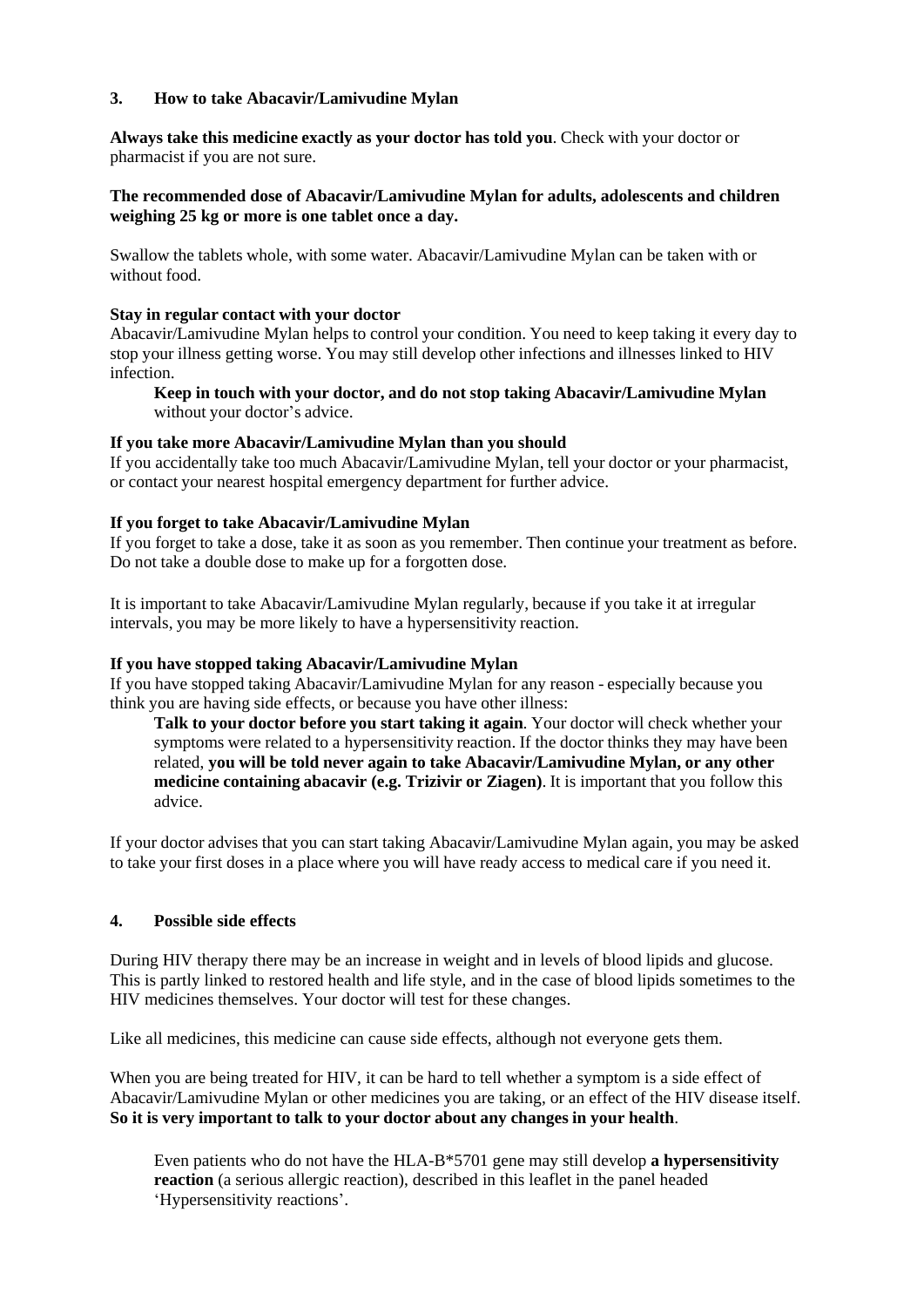### **It is very important that you read and understand the information about this serious reaction.**

**As well as the side effects listed below for Abacavir/Lamivudine Mylan**, other conditions can develop during combination therapy for HIV.

It is important to read the information later in this section under 'Other possible side effects of combination therapy for HIV'.

### **Hypersensitivity reactions**

**Abacavir/Lamivudine Mylan** contains **abacavir** (which is also an active substance in medicines such as **Trizivir, Triumeq** and **Ziagen**). Abacavir can cause a serious allergic reaction known as a hypersensitivity reaction. These hypersensitivity reactions have been seen more frequently in people taking medicines that contain abacavir.

### **Who gets these reactions?**

Anyone taking Abacavir/Lamivudine Mylan could develop a hypersensitivity reaction to abacavir, which could be life threatening if they continue to take Abacavir/Lamivudine Mylan.

You are more likely to develop this reaction if you have a gene called **HLA-B\*5701** (but you can get a reaction even if you do not have this gene). You should have been tested for this gene before Abacavir/Lamivudine Mylan was prescribed for you. **If you know you have this gene, tell your doctor before you take Abacavir/Lamivudine Mylan.**

About 3 to 4 in every 100 patients treated with abacavir in a clinical trial who did not have the HLA-B\*5701 gene developed a hypersensitivity reaction.

# **What are the symptoms?**

The most common symptoms are:

**fever** (high temperature) and **skin rash**.

**Other** common symptoms are:

 nausea (feeling sick), vomiting (being sick), diarrhoea, abdominal (stomach) pain, severe tiredness.

Other symptoms include:

Pains in the joints or muscles, swelling of the neck, shortness of breath, sore throat, cough, occasional headaches, inflammation of the eye *(conjunctivitis)*, mouth ulcers, low blood pressure, tingling or numbness of the hands or feet.

### **When do these reactions happen?**

Hypersensitivity reactions can start at any time during treatment with Abacavir/Lamivudine Mylan, but are more likely during the first 6 weeks of treatment.

# **Contact your doctor immediately:**

- **1 if you get a skin rash, OR**
- **2 if you get symptoms from at least 2 of the following groups:**
	- fever
		- shortness of breath, sore throat or cough
		- nausea or vomiting, diarrhoea or abdominal pain
	- severe tiredness or achiness, or generally feeling ill.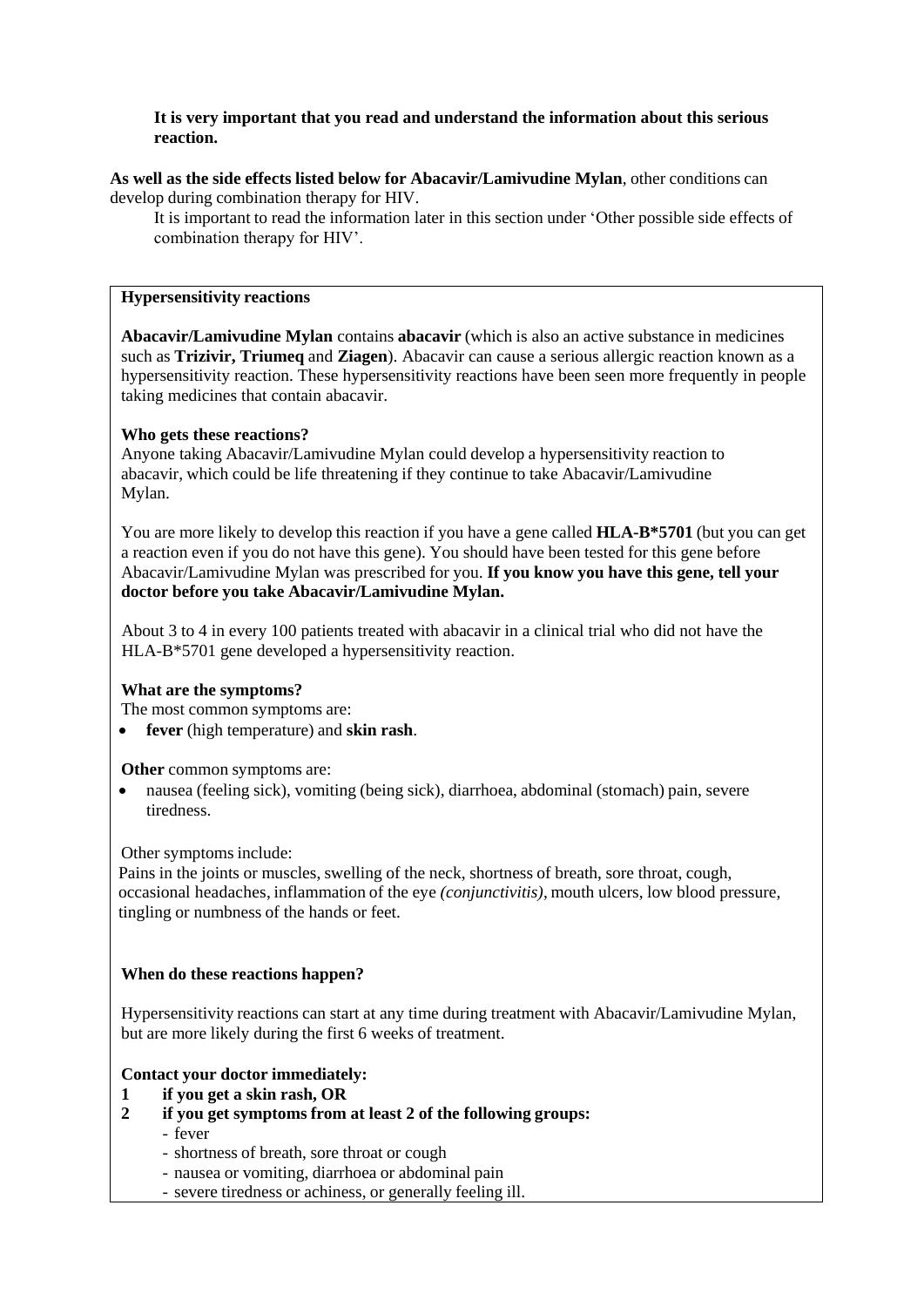# **Your doctor may advise you to stop taking Abacavir/Lamivudine Mylan**.

**If you have stopped taking Abacavir/Lamivudine Mylan.**

If you have stopped taking **Abacavir/Lamivudine Mylan** because of a hypersensitivity reaction, **you must NEVER AGAIN take Abacavir/Lamivudine Mylan, or any other medicine containing abacavir (e.g. Trizivir, Triumeq or Ziagen)**. If you do, within hours, your blood pressure could fall dangerously low, which could result in death.

If you have stopped taking Abacavir/Lamivudine Mylan for any reason - especially because you think you are having side effects, or because you have other illness:

**Talk to your doctor before you start again**. Your doctor will check whether your symptoms were related to a hypersensitivity reaction. If the doctor thinks they may have been, **you will then be told never again to take Abacavir/Lamivudine Mylan, or any other medicine containing abacavir (e.g. Trizivir, Triumeq or Ziagen)**. It is important that you follow this advice.

Occasionally hypersensitivity reactions have developed in people who start taking abacavir containing products again, but who had only one symptom on the Alert Card before they stopped taking it.

Very rarely patients who have taken medicines containing abacavir in the past without any symptoms of hypersensitivity have developed a hypersensitivity reaction when they start taking these medicines again.

If your doctor advises that you can start taking Abacavir/Lamivudine Mylan again, you may be asked to take your first doses in a place where you will have ready access to medical care if you need it.

**If you are hypersensitive to abacavir/lamivudine, return all your unused Abacavir/Lamivudine Mylan tablets for safe disposal.** Ask your doctor or pharmacist for advice.

The Abacavir/Lamivudine Mylan pack includes an **Alert Card**, to remind you and medical staff about hypersensitivity reactions. **This card contains important safety information, keep it with you at all times**.

### **Common side effects**

These may affect **up to 1 in 10** people:

- hypersensitivity reaction
- headache
- being sick (*vomiting*)
- feeling sick (*nausea*)
- diarrhoea
- stomach pains
- loss of appetite
- tiredness, lack of energy
- fever (high temperature)
- general feeling of being unwell
- difficulty in sleeping (*insomnia*)
- muscle pain and discomfort
- joint pain
- $\bullet$  cough
- irritated or runny nose
- skin rash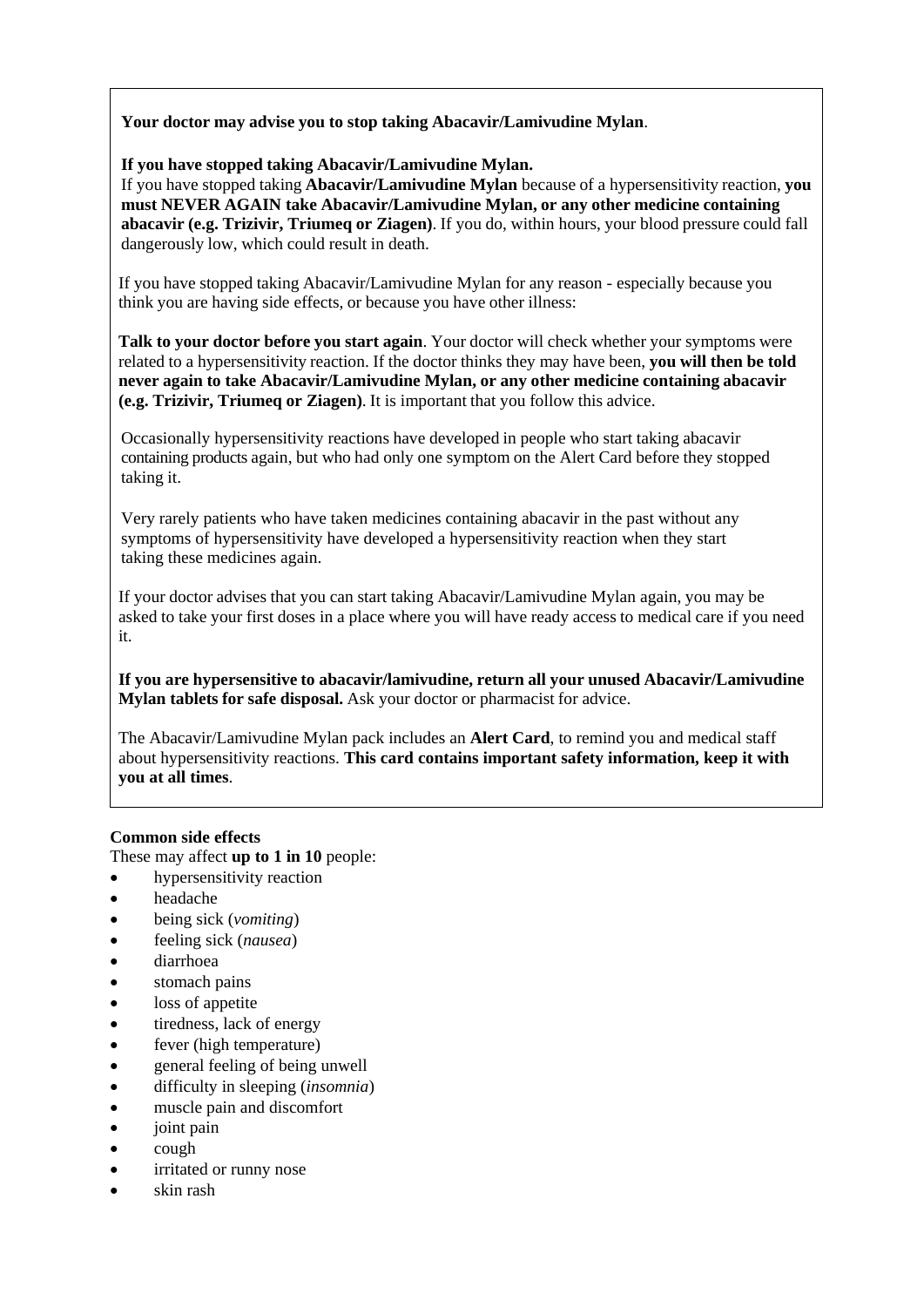**•** hair loss.

## **Uncommon side effects**

These may affect **up to 1 in 100** people and may show up in blood tests:

- a low red blood cell count (*anaemia*) or low white blood cell count (*neutropenia*)
- an increase in the level of liver enzymes
- a decrease in the number of cells involved in blood clotting (*thrombocytopenia*).

## **Rare side effects**

These may affect **up to 1 in 1000** people:

- liver disorders, such as jaundice, enlarged liver or fatty liver, inflammation (*hepatitis*)
- inflammation of the pancreas (*pancreatitis*)
- breakdown of muscle tissue.

Rare side effects that may show up in blood tests are:

increase in an enzyme called *amylase.*

## **Very rare side effects**

These may affect **up to 1 in 10,000** people:

- numbness, tingly feelings in the skin (pins and needles)
- sensation of weakness in the limbs
- skin rash, which may form blisters and looks like small targets (central dark spots surrounded by a paler area, with a dark ring around the edge) *(erythema multiforme)*
- a widespread rash with blisters and peeling skin, particularly around the mouth, nose, eyes and genitals *(Stevens–Johnson syndrome)*, and a more severe form causing skin peeling in more than 30% of the body surface *(toxic epidermal necrolysis)*
- lactic acidosis (excess lactic acid in the blood)

## **If you notice any of these symptoms contact a doctor urgently**.

Very rare side effects that may show up in blood tests are:

a failure of the bone marrow to produce new red blood cells (*pure red cell aplasia*).

# **If you get side effects**

**Tell your doctor or pharmacist** if any of the side effects gets severe or troublesome, or if you notice any side effects not listed in this leaflet.

### **Other possible side effects of combination therapy for HIV**

Combination therapy such as abacavir/lamivudine may cause other conditions to develop during HIV treatment.

### **Symptoms of infection and inflammation**

### **Old infections may flare up**

People with advanced HIV infection (AIDS) have weak immune systems, and are more likely to develop serious infections (*opportunistic infections*). Such infections may have been "silent" and not detected by the weak immune system before treatment was started. After starting treatment, the immune system becomes stronger, and may attack the infections, which can cause symptoms of infection or inflammation. Symptoms usually include **fever**, plus some of the following:

- headache
- stomach ache
- difficulty breathing

In rare cases, as the immune system becomes stronger, it can also attack healthy body tissue (*autoimmune disorders*). The symptoms of autoimmune disorders may develop many months after you start taking medicine to treat your HIV infection. Symptoms may include: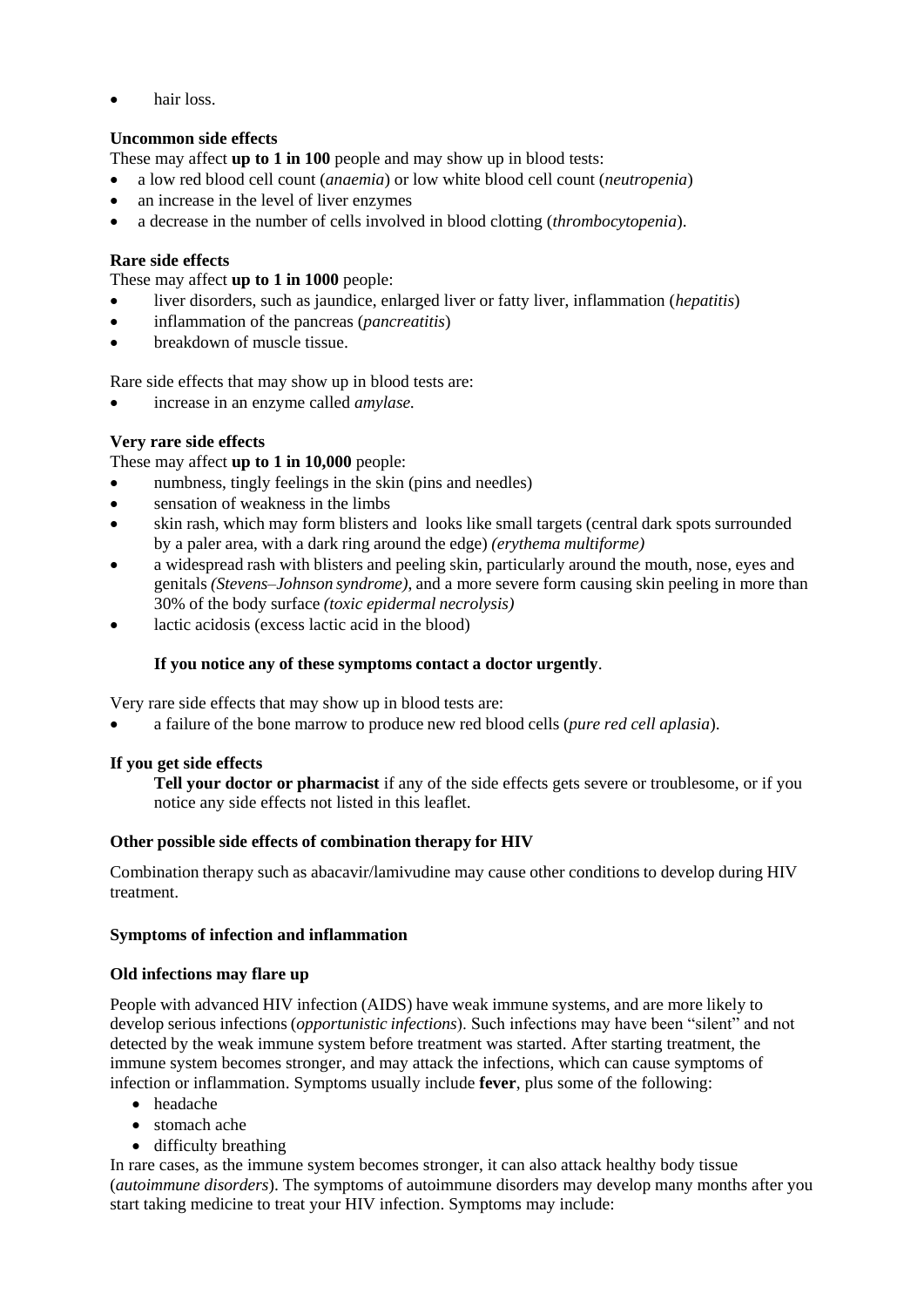- palpitations (rapid or irregular heartbeat) or tremor
- hyperactivity (excessive restlessness and movement)
- weakness beginning in the hands and feet and moving up towards the trunk of the body.

**If you get any symptoms of infection** and inflammation or if you notice any of the symptoms above: **Tell your doctor immediately**. Do not take other medicines for the infection without your doctor's advice.

## **You may have problems with your bones**

Some people taking combination therapy for HIV develop a condition called *osteonecrosis*. With this condition, parts of the bone tissue die because of reduced blood supply to the bone. People may be more likely to get this condition:

- if they have been taking combination therapy for a long time
- if they are also taking anti-inflammatory medicines called corticosteroids
- if they drink alcohol
- if their immune systems are very weak
- if they are overweight.

## **Signs of osteonecrosis include:**

- stiffness in the joints
- aches and pains (especially in the hip, knee or shoulder)
- difficulty moving.

If you notice any of these symptoms:

**Tell your doctor**.

## **Reporting of side effects**

If you get any side effects, talk to your doctor or pharmacist. This includes any possible side effects not listed in this leaflet. You can also report side effects directly via HPRA Pharmacovigilance Website: [www.hpra.ie](http://www.hpra.ie/)

By reporting side effects you can help provide more information on the safety of this medicine.

### **5. How to store Abacavir/Lamivudine Mylan**

Keep this medicine out of the sight and reach of children.

Do not use this medicine after the expiry date which is stated on the carton after EXP. The expiry date refers to the last day of that month.

Store below 25°C.

Do not throw away any medicines via wastewater or household waste. Ask your pharmacist how to throw away medicines you no longer use. These measures will help protect the environment.

# **6. Contents of the pack and other information**

### **What Abacavir/Lamivudine Mylan contains**

The active substances in each Abacavir/Lamivudine Mylan film-coated tablet are abacavir hydrochloride equivalent to 600 mg abacavir and 300 mg of lamivudine.

The other ingredients are microcrystalline cellulose, crospovidone (Type A), povidone (K-30), iron oxide yellow (E172) and magnesium stearate in the core of the tablet. The tablet coating contains hypromellose HPMC 2910 -3mPas, hypromellose HPMC 2910 -6mPas, titanium dioxide (E171), macrogol 400, polysorbate 80 and sunset yellow aluminium lake (E110).